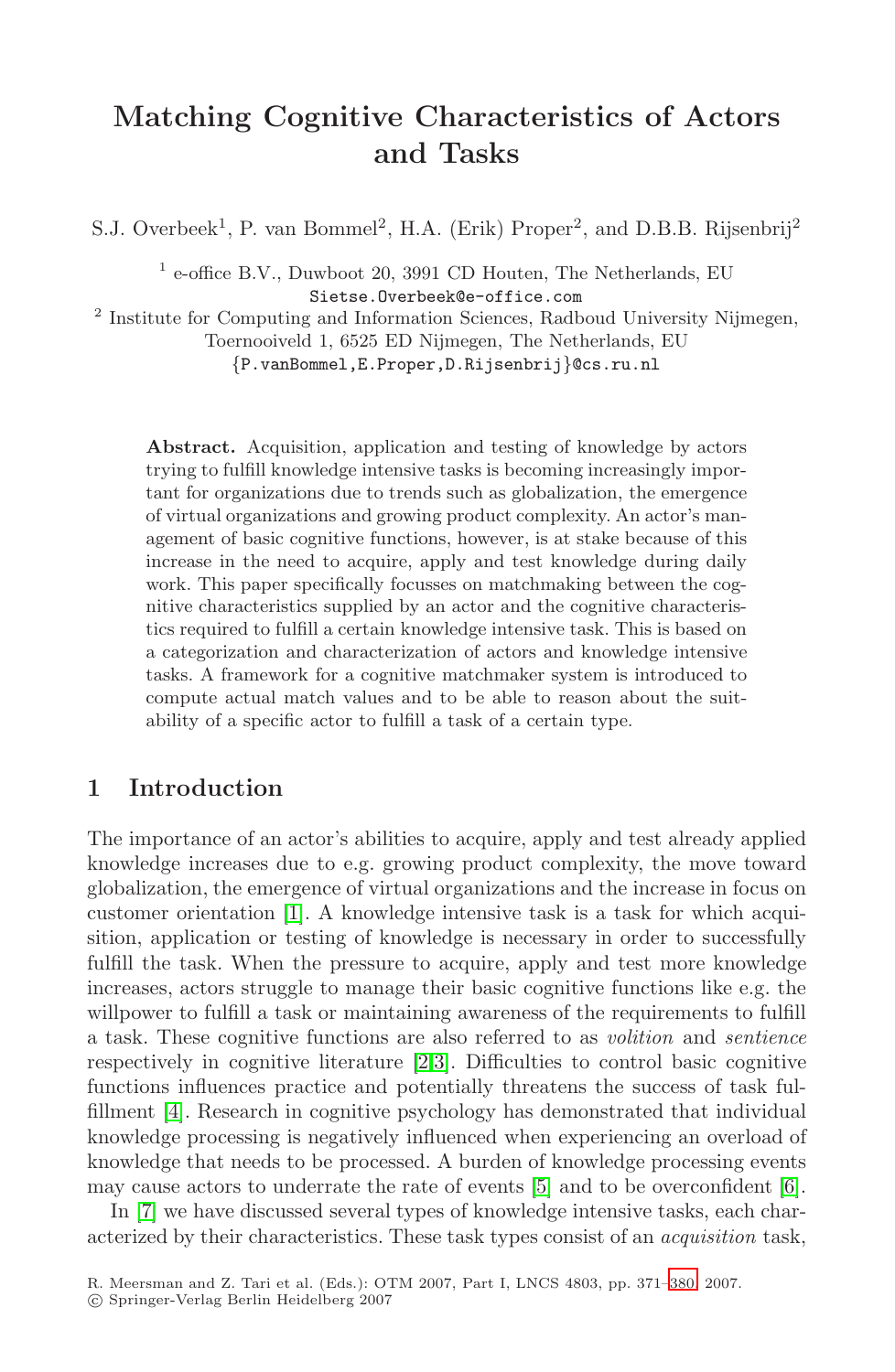<span id="page-1-0"></span>a synthesis task and a testing task. An acquisition task is related with the elicitation of knowledge. A synthesis task is related with the actual utilization of the acquired knowledge. Lastly, a testing task is related with the identification and application of knowledge in practice inducing an improvement of the specific knowledge applied. The characteristics belonging to each task type indicate the cognitive requirements necessary for an actor to successfully fulfill an instance of a specific task type. Based on this earlier work, the research reported in this paper is specifically concerned with the matching of cognitive characteristics required to fulfill a certain task instance with the cognitive characteristics actually possessed by an actor. The ambition of this paper, however, is not to come up with a tool that will be concerned with cognitive matchmaking. Instead, the emphasis is on developing a framework which includes the aspects of such a matchmaking process and to acquire insight in how these aspects can be tackled.

# **2 Cognitive Actor Settings**

Before elaborating on matching cognit[iv](#page-9-5)e characteristics possessed by an actor with the cognitive cha[ra](#page-9-5)cteristics required when fulfilling a task instance, a characterization of possible actor types is needed.

#### **2.1 Actor Types**

Actor types may draw from a pool of basic cognitive characteristics an actor might possess, such as sentience, volition and causability [8]. No one actor type necessarily has all of these characteristics and some have more than others. Using a series of linguistic diagnostics, Dowty [8] has shown that each of these characteristics can be isolated from the others and so should be treated as distinct. The following characteristics can thus be distinguished that can be utilized to generate cognitive settings of possible different actor types.

The *volition* characteristic is concerned with an actor's willpower to fulfill some knowledge intensive task instance. Sentience expresses that an actor has complete awareness of required knowledge to fulfill some task instance. The causability characteristic expresses that an actor has the ability to exert an influence on state changes of knowl[ed](#page-2-0)ge involved during fulfillment of some task instance. During fulfillment of certain knowledge [i](#page-9-6)ntensive task instances an a[ct](#page-9-0)or should be able to improve its own cognitive abilities. This is indicated by the improvability characteristic. The independency characteristic is necessary to be able to determine if an actor is able to fulfill some task instance on its own.

Having determined possible cognitive characteristics an actor may have it is now appropriate to distinguish several actor types. The combination of an actor type with the cognitive characteristics belonging to a type forms a cognitive actor setting. This characterization is shown in table 1. The five distinguished actor types are based on a classification of knowledge worker types [9] and on linguistic literature [2]. The set of actor types can be represented as: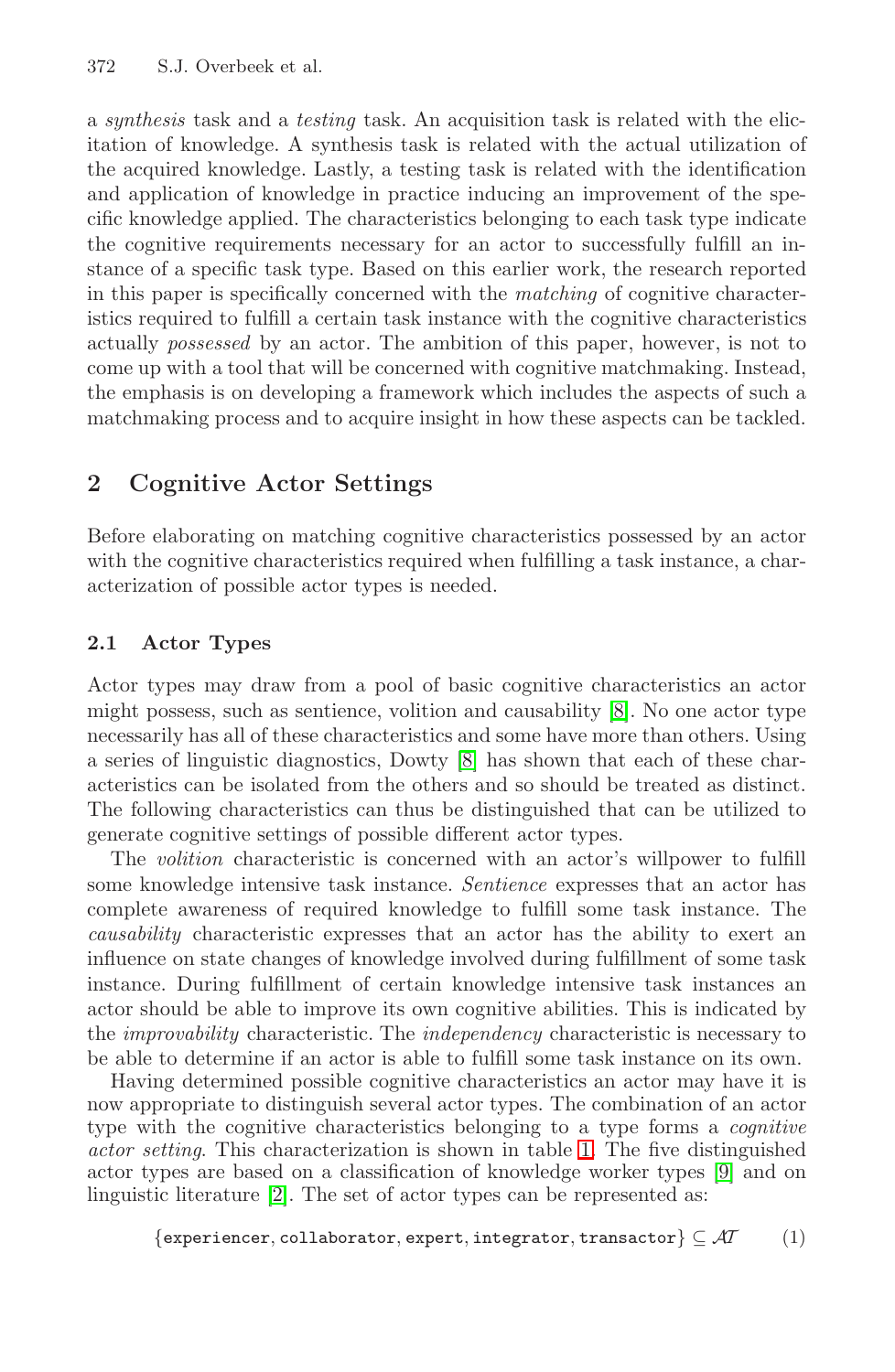**Table 1.** Cognitive actor settings characterized

<span id="page-2-0"></span>

|              | CC.      |        |   |        |                                                           |
|--------------|----------|--------|---|--------|-----------------------------------------------------------|
| ΑT           |          |        |   |        | Volition Sentience Causability Improvability Independency |
| Experiencer  | $\sim$   |        | - | $\sim$ | $\sim$                                                    |
| Collaborator | $\times$ | $\sim$ |   | ×      | -                                                         |
| Expert       | ×        |        |   |        |                                                           |
| Integrator   | $\times$ | $\sim$ |   |        |                                                           |
| Transactor   | $\times$ |        | - | -      |                                                           |

The set of cognitive characteristics can be represented as:

{volition, sentience, causability, improvability, independency}  $\subseteq \mathcal{C}$  (2)

An important remark to make here is that the actor types as well as the cognitive characteristics are not limited to five actor types and five cognitive characteristics. However, in this paper we restrict ourselves to the above mutually independent cognitive actor settings. The actor types as shown in table 1 can now be introduced.

The *experiencer* actor type has the sentience characteristic only. An experiencer is thus only aware of all the knowledge requirements to fulfill some task instance. Consider for example the following sentence: John thoroughly reads an article about balanced scorecards before joining a meeting about balanced scorecards. This indicates that John, as an experiencer, probably understands that reading an article about balanced scorecards is enough to successfully prepare himself for a meeting about that topic. The *collaborator* actor type possesses the volition, causability and improvability characteristics. A collaborator has the ability to exert an influence on state changes of knowledge involved during fulfillment of a task instance. During fulfillment of a knowledge intensive task instance a collaborator is also able to [im](#page-2-0)prove its own cognitive abilities. However, a collaborator does not have complete awareness of all required knowledge to fulfill a task instance and requires others to fulfill a task instance. Consider the following example: John works at a hospital and requires knowledge about a patient's history. Therefore, he acquires the most recent patient log from a colleague. This indicates that John, as a collaborator, understands that in order to acquire knowledge about a patient's history he must collaborate with another actor. After that John is able to update the patient's log with recent changes. An expert possesses all characteristics depicted in table 1. Suppose that John is an assistant professor working at a university and he would like to solve a difficult mathematical problem when developing a theory. He then uses his own knowledge about mathematics to solve the problem. John is also able to combine and modify his own knowledge while solving the problem and he can also learn from that. An integrator is able to fulfill a knowledge intensive task instance by working together and is able to initiate state changes of knowledge involved during task instance fulfillment. An integrator primarily wishes to acquire and apply knowledge of the highest possible quality. An engineer contributing to the construction of a flood barrier is an example of an integrator. Volition, sentience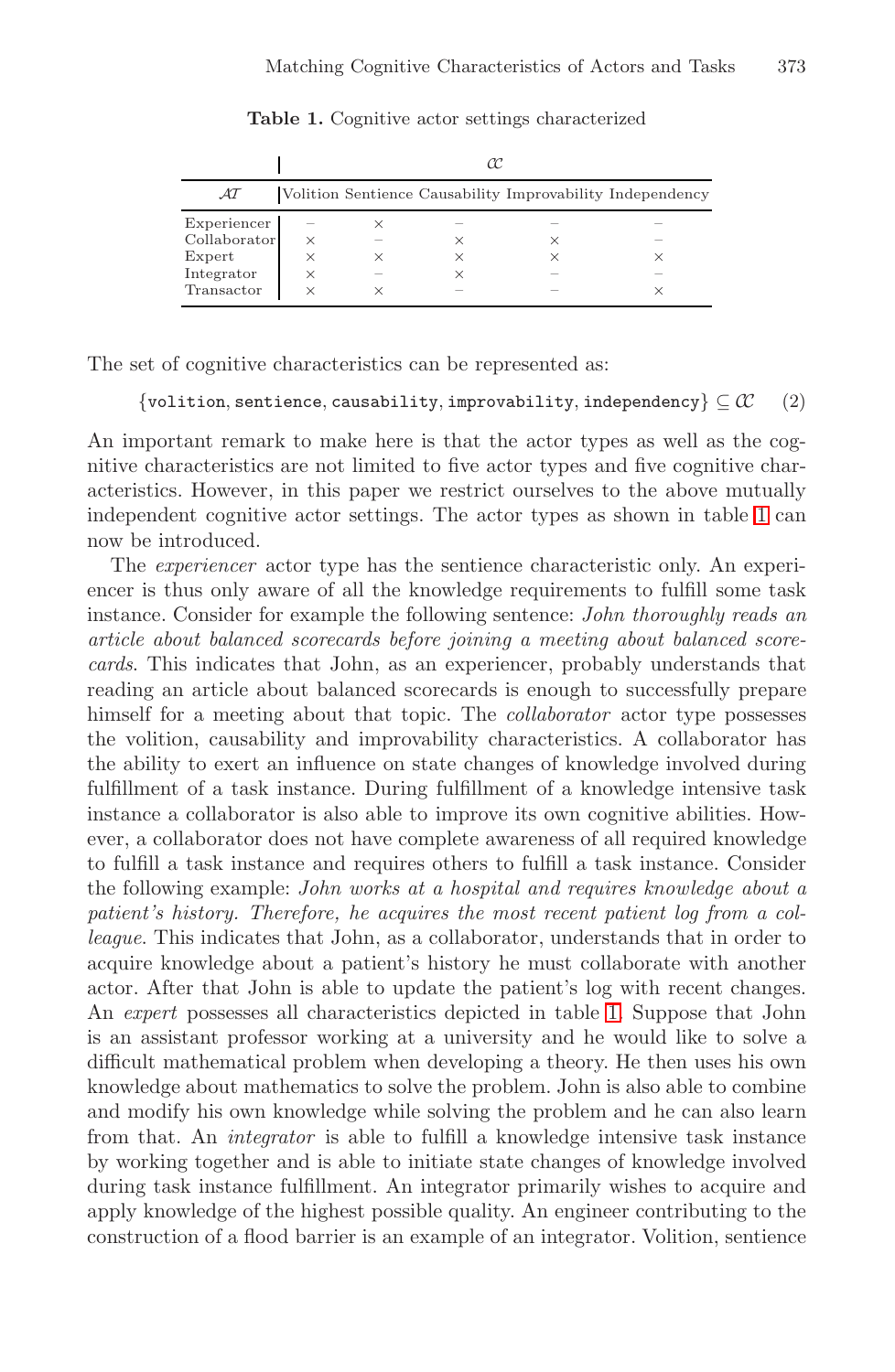and independency are the characteristics belonging to the transactor actor type. A transactor can fulfill a task instance without collaborating with others and is not required to cause modifications in the knowledge acquired and applied during task fulfillment. A customer support employee working at a software company is an example of a transactor.

A specific instantiation of an actor type is expressed by AType :  $\mathcal{A} \rightarrow \mathcal{A}$ , where  $\mathcal{A}$  is a set of *actor instances*. The example  $AType(a)$  = experiencer for instance expresses that an actor  $a$  can be classified as an experiencer. We can view the actor that is specifically fulfilling a task instance  $i \in \mathcal{TI}$  as a function Fulfillment :  $\mathcal{X} \to \wp(T\mathcal{I})$ . Here, T*I* is a set of task instances. An actor a that fulfills a task instance i can be expressed as  $\text{Fullment}(a) = \{i\}$ . A specific instantiation of a task type is expressed by  $TT$ ype :  $TT \rightarrow TT$ , where  $TT$  is a set of task types that can be instantiated by a specific task instance. The expression  $\text{TType}(i)$ acquisition can be used to assert that a task instance  $i$  is characterized as an acquisition task.

# **3 Co[gn](#page-1-0)itive Matchmaker System**

In this section a framework for a cognitive matchmaker system is introduced that is able to compute a match between cognitive characteristics required for a specific task type and cognitive characteristics that are provided by a specific actor type. As a running example, we use the matchmaker system to match the cognitive characteristics offered by the transactor actor type with the required cognitive characteristics of a synthesis task. Figure 1 shows the architecture of the system on a conceptual level, which is translated into the formalisms throughout this section. In section 2, a function  $AChar_j(a) = C$  indicated the cognitive

<span id="page-3-0"></span>

**Fig. 1.** Cognitive matchmaker system

characteristics that characterized an actor instance of a certain type, where j is a task type belonging to the set of task types TT , a is an actor instance belonging to the set of actor instances  $\mathcal{A}$  and C is a set of cognitive characteristics that is a subset of or equal to  $\mathcal{C}$ . Recall from section 2 that the corresponding actor type can be found by using the *actor type* function:  $AType(a) = j$ . With this in mind, a supply function can be modeled that returns a value expressing to what extent an actor type offers a certain cognitive characteristic:

$$
Supply: \mathcal{AT} \to (\mathcal{C} \to \mathcal{C}\mathcal{R}\mathcal{N})
$$
\n(3)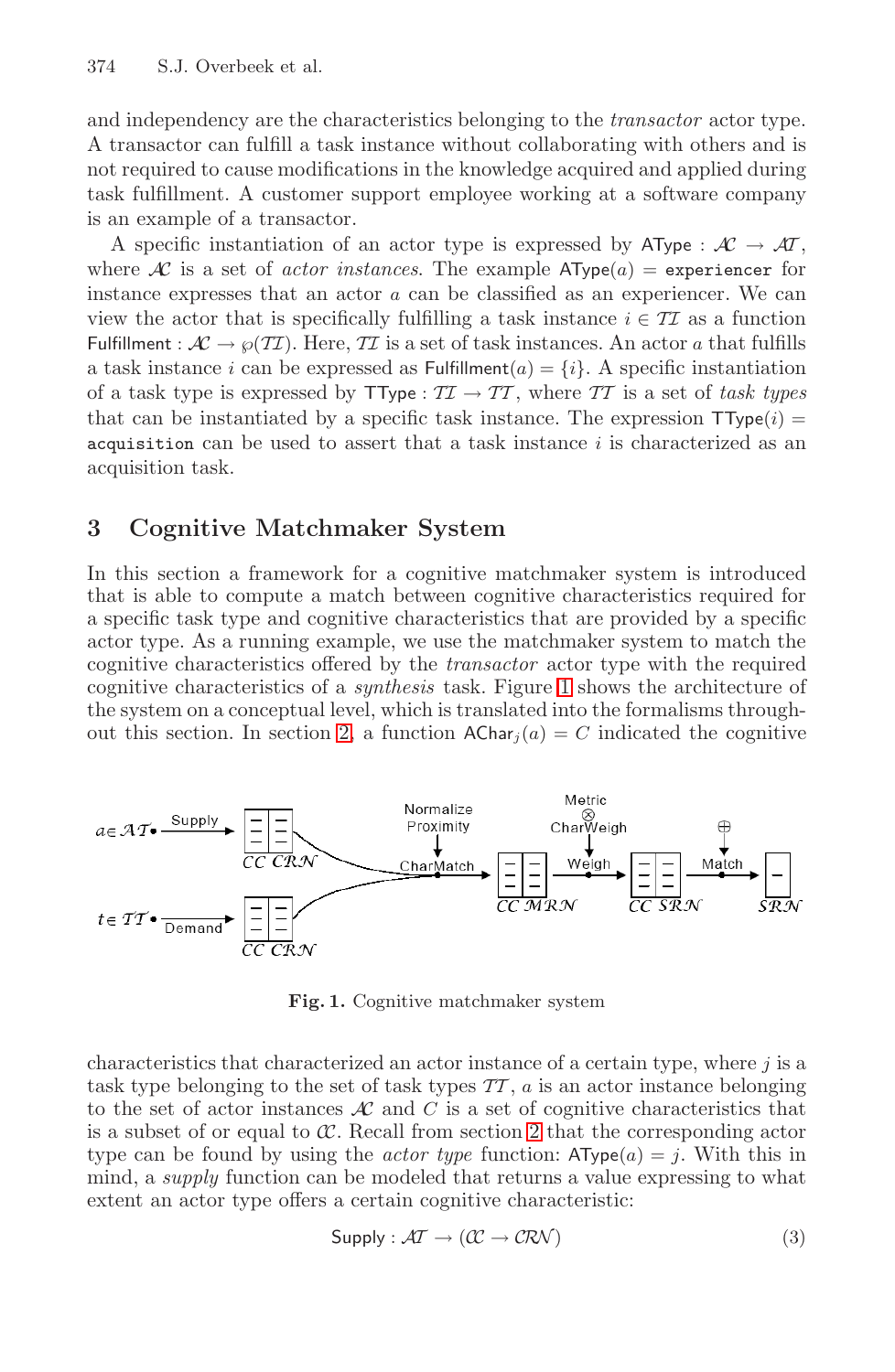The expression  $\text{Supply}_{\text{transactor}}(s) = 10$  shows that an actor characterized by the transactor type offers the sentience characteristic and is at least capable to perform this characteristic at level 10. Note that for readability reasons the word 'sentience' has been abbreviated to the letter 's'. The resulting value '10' is part of a characteristic rank domain  $\mathcal{CN}$  which contains integer values within the range [0, 10]. The hard values as part of a domain of values can be found using the following function:

$$
\text{Numerical}: \wp(\mathcal{RN}) \to \mathbb{R} \tag{4}
$$

Here, the set  $\mathcal{RN}$  contains rank values and  $\mathcal{CN} \subseteq \mathcal{RN}$ . Formally, the characteristic rank domain includes the following hard values: Numerical( $CRN$ ) = [0, 10]. A value of 0 means that an actor is not able to offer a certain characteristic, a value of 5 means that an actor is able to offer a characteristic at an average level and a value of 10 means that an actor is able to offer a characteristic at the highest level. So, in the case of the example, the transactor is able to offer the sentience characteristic at the highest level.

Besides modeling a supply function, a demand function is needed that returns a value expressing to what extent a cognitive characteristic is required for a certain task type:

$$
Demand: TT \to (\mathcal{C} \to \mathcal{C}\mathcal{R}\mathcal{N})
$$
\n
$$
(5)
$$

The expression Demand<sub>synthesis</sub>  $(s) = 10$  indicates that a sentience characteristic is required at the highest level in order to fulfill a synthesis task. The supply and demand functions can now be utilized to compute the characteristic match.

#### **3.1 Characteristic Match**

In t[his](#page-3-0) section, a characteristic match function is defined to compare the resulting values from the supply and demand functions. This comparison provides insight in the way supply and demand of cognitive characteristics are matched with each other. In order to model a characteristic match function, an actor type as well as a task type are required as input, together with a cognitive characteristic:

$$
CharMatch: \mathcal{AT} \times TT \to (\mathcal{C} \to \mathcal{MRN})
$$
 (6)

As can be seen in figure 1, the characteristic match function returns a value from the match rank domain, where  $MRV \subseteq RN$ . The match rank domain includes the following values: Numerical $(MRN) = [0, 10]$ .

To compute the actual characteristic match value, a proximity function is necessary to be able to define the characteristic match function. This proximity function computes the proximity of the level an actor offers a certain cognitive characteristic related to the level that is required in order to fulfill a task of a certain type. The values that are used as input for the proximity function are part of the characteristic rank domain. The resulting proximity value is then a value that is part of the match rank domain:

$$
Proximity: CRN \times CRN \to MRN \tag{7}
$$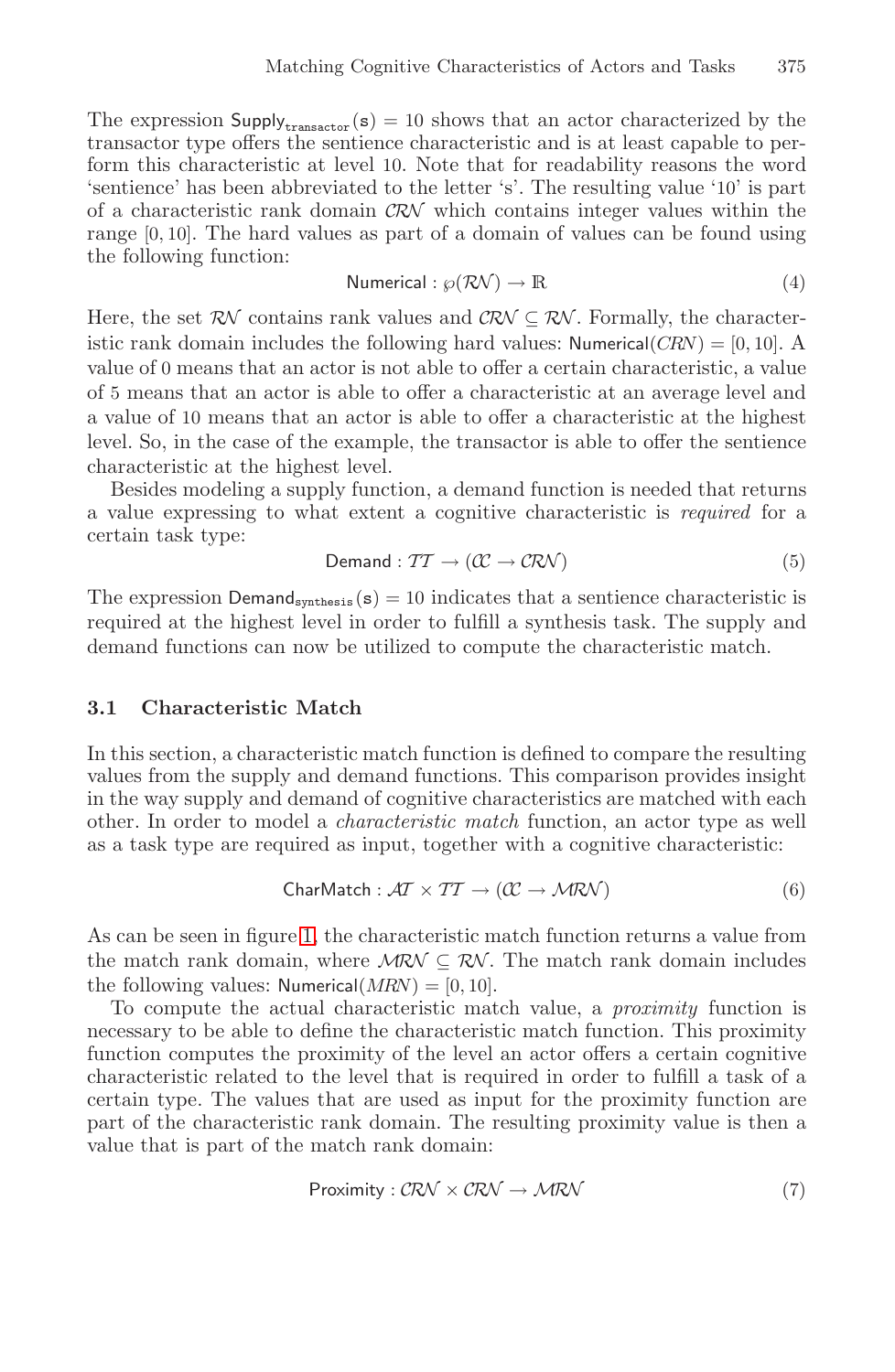A normalization function can be introduced that calculates the numerical proximity of demand and supply when a cognitive characteristic is concerned:

$$
Normalize: \mathbb{R} \to [0, 1]
$$
\n(8)

The normalization function can be defined by using the supply and demand functions and two additional constants min and max:

$$
\text{Normalize}(\text{Supply}_i(c) - \text{Demand}_j(c)) \triangleq \frac{\text{Supply}_i(c) - \text{Demand}_j(c) + \max - \min}{2 \cdot (\max - \min)} \tag{9}
$$

Here, i is an actor type of the set  $AT$ , j is a task type of the set TT and c is a cognitive characteristic of the set  $\mathcal{C}$ . The values of the constants min and max can be determined by interpreting the minimum and the maximum values of a specific ranking domain. So, in the case of the running example  $\min = 0$ and  $\texttt{max} = 10$  when the characteristic rank domain is concerned. The minimum value that can be returned by the normalization function is 0. This occurs if there is absolutely no supply (i.e. an incapable actor is concerned) but there is a maximum demand of a certain cognitive characteristic in order to fulfill a task of a certain type. This situation is depicted below:

$$
\text{Normalize}(0 - 10) = \frac{0 - 10 + \max - \min}{2 \cdot (\max - \min)} = 0
$$

In the case of an overqualified actor that is more capable to perform a cognitive characteristic than is required, the normalization function returns 1:

$$
\text{Normalize}(10 - 0) = \frac{10 - 0 + \max - \min}{2 \cdot (\max - \min)} = 1
$$

This means that the normalization function normalizes the proximity of supply and demand between 0 and 1. Using the normalization function, the proximity function can now be defined as follows:

$$
Proximity(Supplyi(c), Demandj(c)) \triangleq Normalize(Supplyi(c) - Demandj(c))
$$
 (10)

For the running example the proximity function as defined above results in:

$$
Proximity(10, 10) = \text{Normalize}(10 - 10) = 0.5
$$

Now with the introduction of a proximity function the characteristic match can be defined by computing the proximity of demand and supply in the context of a given characteristic:

$$
\mathsf{CharMatch}(i,j) \triangleq \lambda_{c \in \mathcal{C}} \cdot \mathsf{Proximity}(\mathsf{Supply}_i(c), \mathsf{Demand}_j(c)) \tag{11}
$$

Recall from section 3 that an actor of the transactor type is able to perform the sentience characteristic at level 10, which equals the level to what extent a sentience characteristic should be offered for a synthesis task type. In the case of our example the characteristic match results in:

> $CharMatch(transactor, synthesis) =$  $\lambda_{\mathtt{s}\in\mathcal{C}\mathtt{C}}\cdot\mathsf{Proximity}(\mathsf{Supply}_{\mathtt{transactor}}(\mathtt{s}),\mathsf{Demands}_{\mathtt{synthesis}}(\mathtt{s}))=$ Proximity $(10, 10) = 0.5$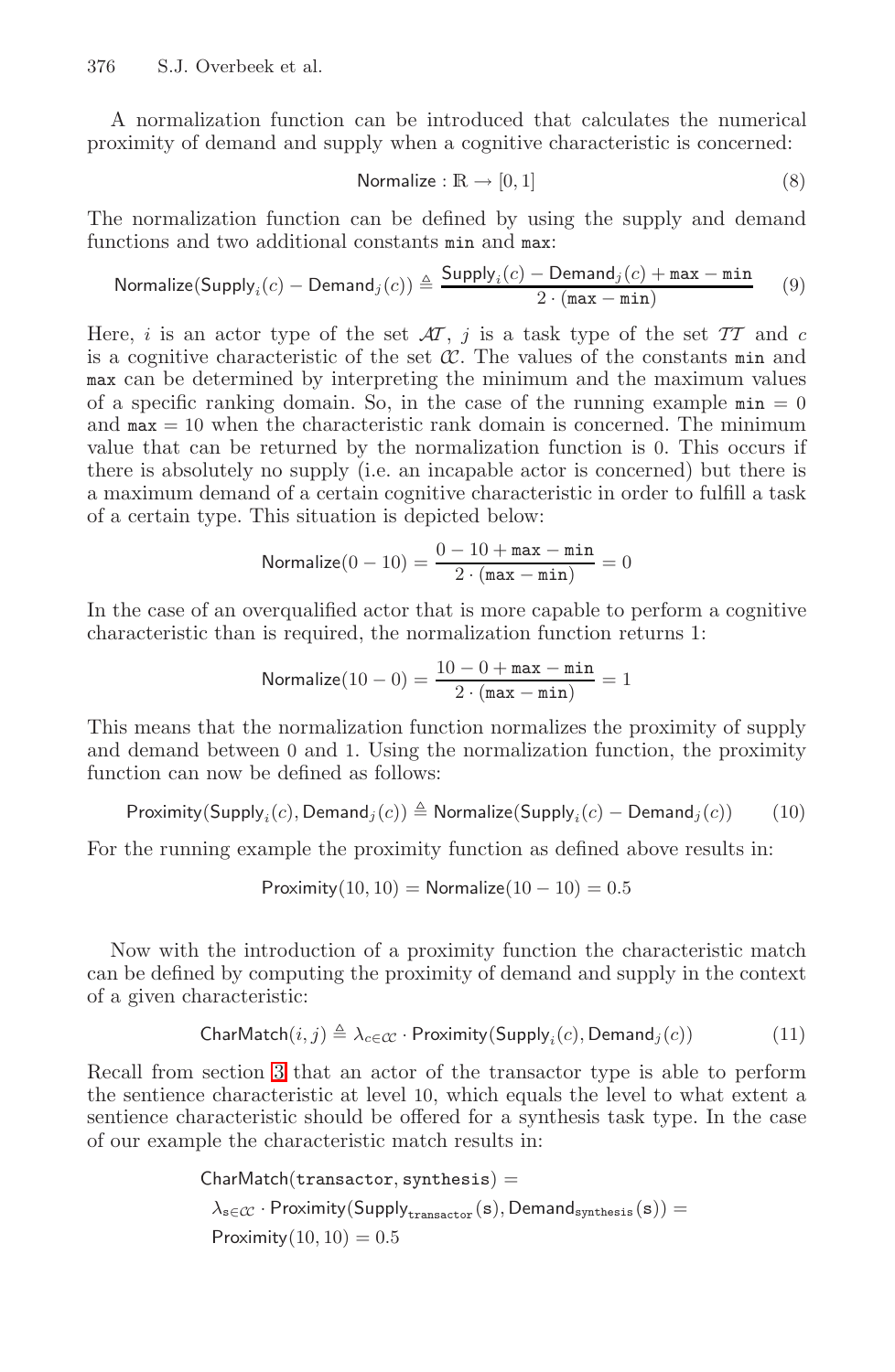This example shows that for the tra[nsa](#page-3-0)ctor / synthesis task combination the eventual proximity value is 0.5. However, this proximity value is only related to the demand and supply of one specific cognitive characteristic. To compute a total match of the required cognitive characteristics for a task type and the characteristics offered, a weighed suitability match can now be introduced.

#### **3.2 Weighed Suitability Match**

The cognitive matchmaker system is completed by introducing a weighed suitability match, as is shown in the rightmost part of figure 1:

$$
\mathsf{Match}: \mathcal{AT} \times TT \to SRN \tag{12}
$$

T[his](#page-3-0) function returns a value from the suitability rank domain, where  $\mathcal{SRN} \subseteq$  $\mathcal{R}V$ . The suitability rank domain includes the following values: Numerical( $\mathcal{S}RN$ ) = [0, 10]. This means that an actor of a certain type can have suitability levels ranging from 0 to 10. To determine the suitability of the transactor fulfilling the synthesis task, the calculated proximity of demand and supply of a cognitive characteristic  $c \in \mathcal{C}$  can be weighed:

$$
Weight: (\mathcal{C} \to \mathcal{MRN}) \to (\mathcal{C} \to \mathcal{SRN})
$$
\n(13)

To define the weigh function several other functions are necessary, though. As can be seen in figure 1 the weigh function uses the input from the characteristic match function and returns a value from the suitability rank domain as output. To construct the weigh function, a function is needed that has a match rank metric (i.e. the proximity value) as its input and a suitability rank metric as its output:

$$
Metric: MRN \to SRN \tag{14}
$$

For instance, Metric $(0.5) = 0.5$  shows that the value 0.5, which is the proximity value, equals the value 0.5 which is a suitability rank metric. A characteristic weigh function is needed to actually weigh the importance of a certain cognitive characteristic to fulfill a task of a certain type:

$$
CharWeight: \mathcal{C} \to \mathcal{SRN} \tag{15}
$$

<span id="page-6-0"></span>So, CharWeigh(s) = 1.5 means that a weigh factor of 1.5 is given to indicate the importance to offer the sentience cognitive characteristic (for a certain task). Finally, the ⊗ operator is also needed to define a definite weigh function:

$$
\otimes : \mathcal{SRN} \times \mathcal{SRN} \to \mathcal{SRN} \tag{16}
$$

The ⊗ operator is necessary to multiply the metric value with the characteristic weigh value. Multiplying the values mentioned above results in:  $0.5 \otimes 1.5 = 0.75$ . The weigh function can now be defined as:

$$
\mathsf{Weight}(c, \mathsf{CharMatch}(i, j)) \triangleq \lambda_{c \in \mathcal{C}} \cdot \mathsf{Metric}(\mathsf{CharMatch}(i, j)) \otimes \mathsf{CharWeight}(c) \qquad (17)
$$

Here,  $c \in \mathcal{C}$ ,  $i \in \mathcal{A}$  and  $j \in \mathcal{T}$ . Continuing the running example, we would like to calculate the suitability of the transactor that is fulfilling a synthesis task. Considering the sentience characteristic only, this can be computed as follows:

```
Weight(s, CharMatch(transactor, synthesis)) =\lambda_{\mathbf{s}\in\mathcal{C}\mathcal{C}}\cdot\mathsf{Metric}(0.5)\otimes\mathsf{CharWeight}(\mathbf{s})=0.5 \otimes 1.5=0.75
```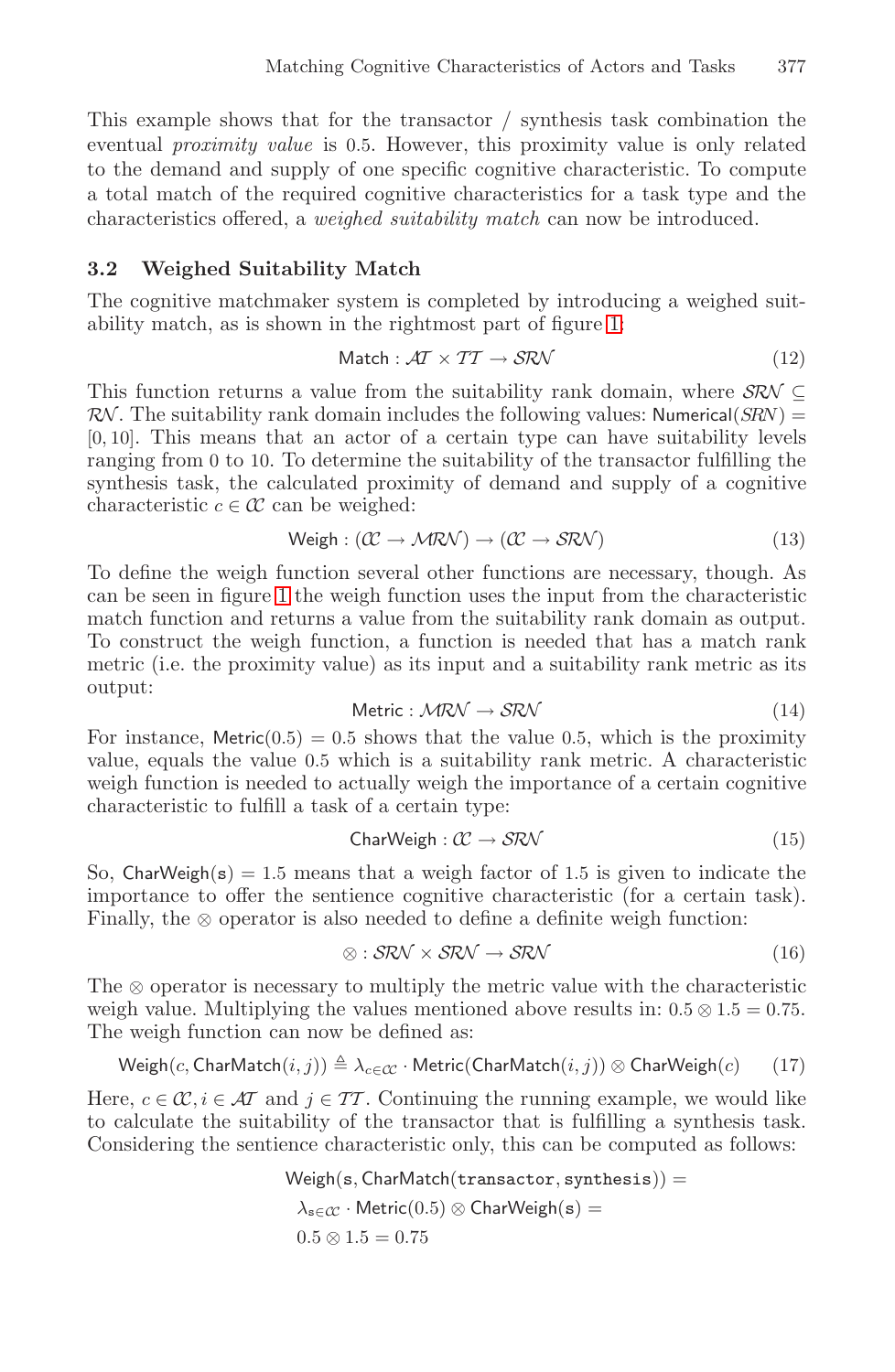In order to calculate the suitability match of the transactor related to the synthesis task, it is mandatory to determine the cognitive characteristics supplied by the actor and demanded by the task. The transactor actor type supplies the volition, sentience and independency characteristics as is shown in table 1. The synthesis task type can be characterized by the applicability and correctness characteristics [7]. These characteristics are explained as follows. An actor should pr[ovid](#page-6-0)e the applicability characteristic to be able to apply knowledge during task fulfillment and to make sure that the applied knowledge has a useful effect on successfully completing the task. An actor should provide the correctness characteristic to be able to judge the usefulness of applied knowledge in a task and to be sure that applied knowledge meets its requirements.

The set  $\alpha$  contains the following characteristics in the case of the running example: {volition, sentience, independency, applicability, correctness}  $\subseteq \mathcal{C}$ . For all these characteristics a weigh value needs to be determined as in the example expression of function 17. This is necessary to compute a final *suitability* match resulting in one suitability rank value. Assume that the actual characteristic weigh values (each assigned to one cognitive characteristic as part of the set  $\mathcal{C}$ ) are: 2, 1.5, 0.5, 3 and 3. Note that these characteristic weigh values always summate to one and the same total value. In the case of our example the characteristic weigh values summate to 10. Thus, no matter how the weigh values are divided across the cognitive characteristics, they should always summate to a total of 10.

The results of the weighed characteristic matches have to be summated to generate a single *suitability match* value. To summate these values a  $oplus$  operator is required:

$$
\oplus : \mathcal{SRN} \times \mathcal{SRN} \to \mathcal{SRN} \tag{18}
$$

Now the final match function can be defined using the aforementioned functions:

$$
\text{Match}(i, j) \triangleq \bigoplus_{c \in \mathcal{CC}} \text{Weight}(c, \text{CharMatch}(i, j)) \tag{19}
$$

In the match function  $i \in \mathcal{AT}, c \in \mathcal{C}$  and  $j \in \mathcal{TT}$ . For the running example this means that the suitability match value of the transactor fulfilling a task instance of the synthesis type is computed as follows:

$$
\mathsf{Match}(\mathtt{transaction}, \mathtt{synthesis}) = 1 \oplus 0.75 \oplus 0.5 \oplus 0.75 \oplus 0.75 = \mathbf{3.75}
$$

As a result of the suitability match it can be concluded that the suitability of an actor characterized by the transactor type fulfilling a task instance of the synthesis type is 3.75. Remember that the lowest suitability value is 0 and the highest suitability value that can be reached is 10. The lowest value is reached if the supply of every characteristic is 0 and the demand of every characteristic is 10. The highest value is reached in the case of complete overqualification, i.e. if the supply of every characteristic is 10 and the demand of every characteristic is 0. At this point a decision can be made whether or not the specific actor is suitable enough to fulfill this task or if another actor is present who should be more suitable, i.e. has a better suitability match value. The suitability of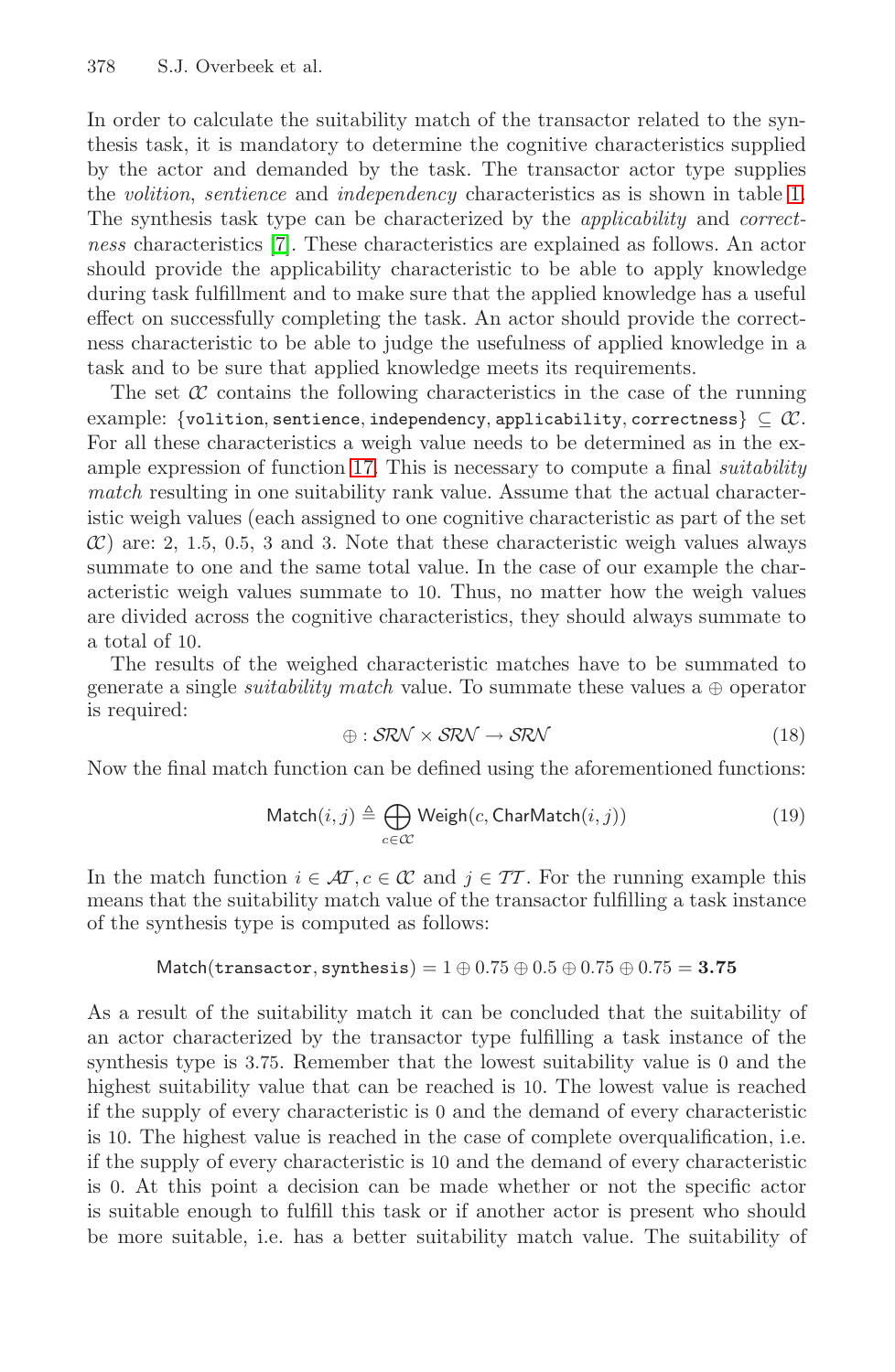

**Fig. 2.** Object-Role Modeling (ORM) model of the cognitive matchmaker system

an actor to fulfill a certain task is best if the resulting suitability value is 5. Underqualification as well as overqualification are both considered undesirable.

A certainty function can now be introduced to make sure how certain it is that an actor is suitable to fulfill a task:

$$
\mu: \mathbb{R} \to [0, 1] \tag{20}
$$

A linear certainty function can be defined as follows:

$$
\mu(u) \triangleq \begin{cases} \frac{2}{\min + \max} \cdot u & \min \le u \le \frac{\min + \max}{2} \\ \frac{-2}{\min + \max} \cdot u + 2 & \frac{\min + \max}{2} \le u \le \max \end{cases} \tag{21}
$$

For the running example, where  $\min = 0$  and  $\max = 10$ , the following expression shows that the certainty that the transactor is suitable to fulfill the synthesis task is 0.75:

$$
\mu(3.75) = \frac{2}{0+10} \cdot 3.75 = 0.75
$$

This can be interpreted as being 75% sure that the transactor is suitable enough to fulfill the synthesis task. It might be a good choice to let the transactor fulfill the synthesis task, unless an available actor characterized by another type provides a better match. In order to also have a graphical representation of